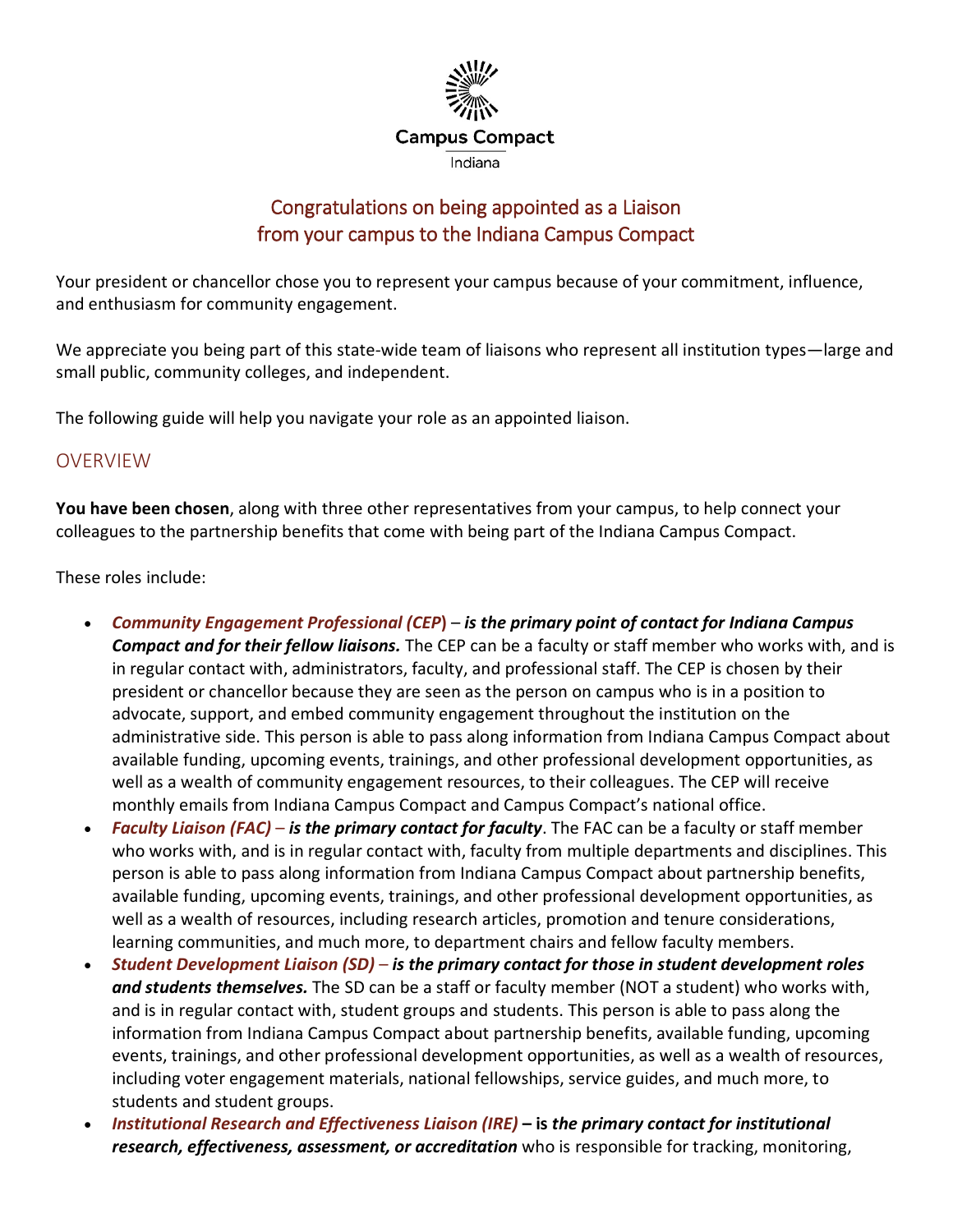assessing, or evaluating some aspect of campus-community partnerships at your institution. This individual will provide insights to Indiana Campus Compact on how your institution does any of the following: assess students' civic learning and development, track and monitor campus-community partnerships, evaluate the fidelity of community-based activities, or calculate the collective impact of campus-community partnerships.

#### WHAT IS MY ROLE AS A CAMPUS LIAISON?

# **COLLABORATOR**

As a campus liaison, you are part of **statewide community engagement network** that leverages knowledge, connections, and resources, which, combined with Indiana Campus Compact partnership benefits, becomes a changemaking powerhouse for students and communities throughout the state of Indiana. In the last year alone, the network of liaisons and their peers engaged over 14,000 people and were able to extend \$800,000 into Indiana communities. When you come together with your network, not only do you have a chance to teach others about your best practices, you are able to learn from others. Knowledge sharing benefits the network, the field, students, and communities.

## **CONNECTOR**

Because of your role as a campus liaison, **you have been added to our Liaison Mailing list** and can expect to receive an eBrief once each month along with occasional special announcements. **All four liaisons from each campus** will receive all eBriefs and wide-release announcements and promotions. We ask that you cull and forward information from Indiana Campus Compact communication to your colleagues.

Why forward information from Indiana Campus Compact to my colleagues?

- Your colleagues will get opportunities for **professional development** around community-engaged learning, high-impact practices, and other community engagement strategies that are not available elsewhere.
- You will be delivering them a potential **pot of gold** in the form of grant and loan opportunities to support their efforts.
- You may get some **kudos and recognition!** After all, your **president or chancellor chose you** to represent your peers across your campus because of your unique ability as a connector.

How does Indiana Campus Compact make it easier to share the knowledge?

- **We make it easy for you to promote off-campus opportunities:** We can provide flyers and posters for you to download and share at department/staff meetings, student events, and more. Just let us know what kind of promotion you are interested in customizing and we will work with you to create it.
- **We provide training on your campus:** Indiana Campus Compact staff members are available to speak at events/meetings and lead workshops at your institution. We can work with you and others on your campus to deliver workshops and training designed for beginning practitioners to experienced engaged-scholars.
- **We provide text to copy and paste:** Each time you receive a newsletter or special announcement you will find information that makes you think of someone who would likely be interested in this information (e.g.: "This is a great opportunity for Welcome Week, I'll pass this along to my contact in Student Life and ask her to share this with her staff"). Our eBriefs are designed with short lead-in paragraphs and information links that make it ideal to copy and paste to share with your colleagues.